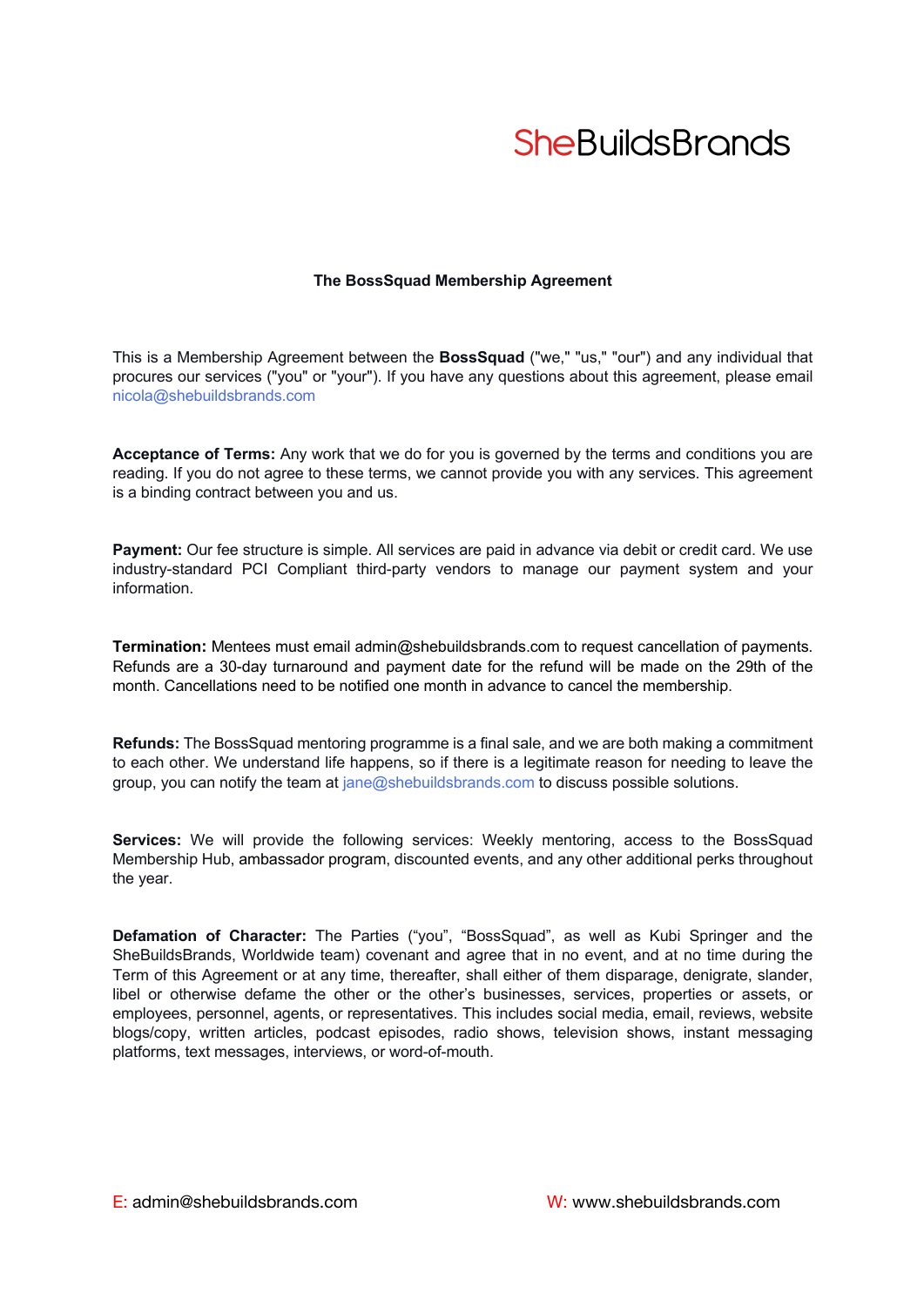## **SheBuildsBrands**

**Intellectual Property:** All digital and hardcopy assets, including but not limited to images, text, designs, graphics, document layouts, icons, videos, logos, and taglines, are owned by and the property of Kubi Springer and SheBuildsBrands, Worldwide. By entering this agreement, you understand that it is a violation of federal law to use any IP (intellectual property). Modification of materials obtained as a member of the BossSquad is illegal. This act may be persecuted should we choose to do so, including seeking financial penalties and/or an injunction demanding you to cease using our materials immediately.

*You may:*

- Access the BossSquad for your individual use. Any additional team members must be paid for and have their account.
- Download and/or print learning materials for individual use in your business.

*You may not:*

- Re-sell or trade access to the BossSquad.
- Share the BossSquad materials and assets with any individuals have not purchased the program.
- $\bullet$  Republish any of the learning materials, videos, or audio.
- Distribute any of the materials found in the Members Hub as your own.

**No Guarantee of Results:** We will work our hardest to give you the best results possible. Additionally, we make no guarantee about the number of leads, sales, conversions, click-throughs, impressions, list signups, or any return on investment resulting from our work with you.

**Honour Code:** The BossSquad is a private, paid group. We want to create a safe place to share ideas, so we ask that you please respect each other's privacy. Do not share members' ideas outside of the group/WhatsApp chat unless given permission, and do not take each other's ideas. Do not re-share the Zoom links with anybody, as this may result in the termination of your membership. We record all our mentoring sessions, and if a member feels as though their intellectual property (IP) has been taken, they may pursue legal action.

**Independent Contractor:** We are an independent contractor to you. By entering this contract, we do not intend to create a joint venture or partnership or become one of your employees. Neither of us are granted any rights to control the other or enter into agreements on the other's behalf.

Not Exclusive: We provide services to several clients. You recognise and agree that we may provide services to several individuals and organisations, including potential competitors, and are in no way obligated to provide additional services to you outside the mentoring programme.